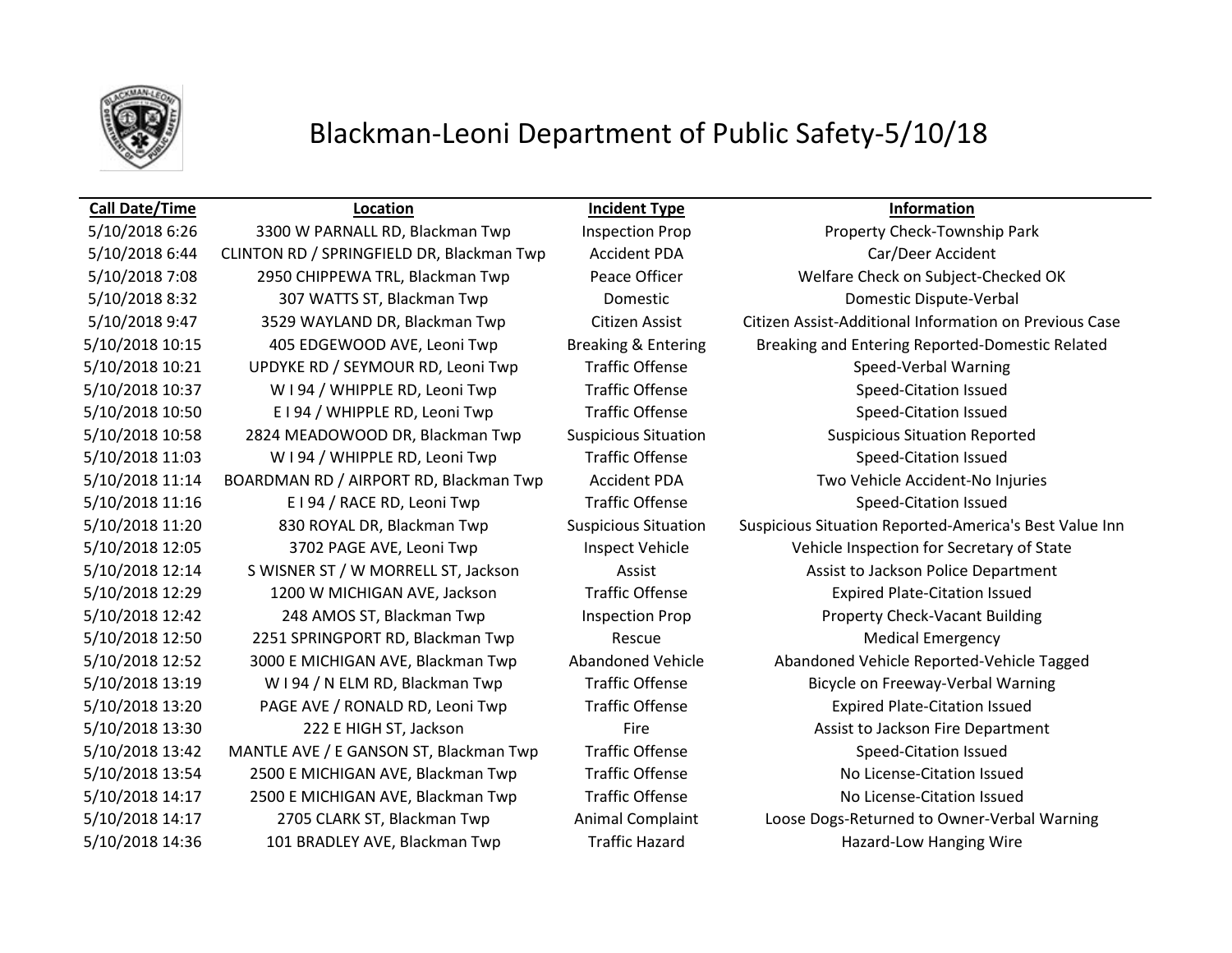

### Blackman-Leoni Department of Public Safety-5/10/18

### **Call Date/Time Location Incident Type Information**

5/10/2018 15:08 SEYMOUR RD / MUNITH RD, Leoni Twp Traffic Offense Speed-Citation Issued 5/10/2018 15:13 E MICHIGAN AVE / VISTA DR, Leoni Twp Traffic Offense Improper Lane Use-Verbal Warning 5/10/2018 15:13 1238 LAMOINE AVE, Leoni Twp Accident PDA Two Vehicle Accident-No Injuries 5/10/2018 15:19 N DETTMAN RD / SEYMOUR RD, Leoni Twp Traffic Offense Speed-Citation Issued 5/10/2018 16:09 130 MAPLE RD, Leoni Twp Disorderly Trouble with Subject Reported 5/10/2018 16:47 935 CONCORD BLVD, Blackman Twp Rescue Rescue Medical Emergency 5/10/2018 16:48 3938 FLANSBURG RD, Leoni Twp Domestic Domestic Dispute-Verbal 5/10/2018 16:55 881 LOWELL AVE, Blackman Twp Suspicious Situation Suspicious Situation Reported 5/10/2018 17:31 LANSING AVE / GERRY DR, Blackman Twp Traffic Offense Red Light-Verbal Warning 5/10/2018 17:32 1210 W PARNALL RD, Blackman Twp Suspicious Situation Suspicious Situation Reported 5/10/2018 18:07 2545 AIRPORT RD, Blackman Twp Alarm Alarm False Burglar Alarm 5/10/2018 18:11 2900 HERITAGE BLVD 322, Blackman Twp Rescue Rescue Medical Emergency 5/10/2018 18:19 1486 HIAWATHA BLVD, Leoni Twp Disorderly Trouble with Subject Reported 5/10/2018 19:29 N US 127 / W I 94, Blackman Twp Accident PDA Two Vehicle Accident-No Injuries 5/10/2018 19:42 6710 CLINTON RD, Blackman Twp Rescue Medical Emergency 5/10/2018 19:47 4136 KENZIE BLVD, Blackman Twp Domestic Domestic Dispute-Verbal 5/10/2018 19:49 601 BLACKMAN RD, Blackman Twp Disorderly Noise Complaint-Verbal Warning 5/10/2018 21:29 3300 W PARNALL RD, Blackman Twp Inspection Prop Property Check-Township Park 5/10/2018 21:52 HICKORY ST / MANTLE AVE, Blackman Twp Domestic Domestic Dispute-Verbal 5/10/2018 22:11 1996 W PARNALL RD, Blackman Twp Traffic Offense No Headlights On-Verbal Warning 5/10/2018 22:33 LANSING AVE / ANDREW AVE, Blackman Twp Traffic Offense Speed-Verbal Warning

5/10/2018 14:58 SEYMOUR RD / MUNITH RD, Leoni Twp Traffic Offense Speed-Citation Issued 5/10/2018 15:44 GILLETTS LAKE RD / GREEN ST, Leoni Twp Shots Fired Report of Shots Fired-Unable to Locate Source 5/10/2018 15:52 363 OAK GROVE AVE, Blackman Twp Domestic Domestic Domestic Assault-Prosecutor Review 5/10/2018 16:05 E MICHIGAN AVE / BALLARD RD, Leoni Twp Reckless Driving Reckless Driver Report-Unable to Locate 5/10/2018 16:21 1996 W PARNALL RD, Blackman Twp Child Abuse/Neglect Child Abuse Reported-Occurred in Blackman Twp 5/10/2018 16:37 702 ROYAL DR, Blackman Twp Peace Officer Welfare Check on Subject-Checked OK 5/10/2018 18:39 1803 W MICHIGAN AVE, Summit Twp Stolen Property Stolen Property Recovered from Breaking and Entering